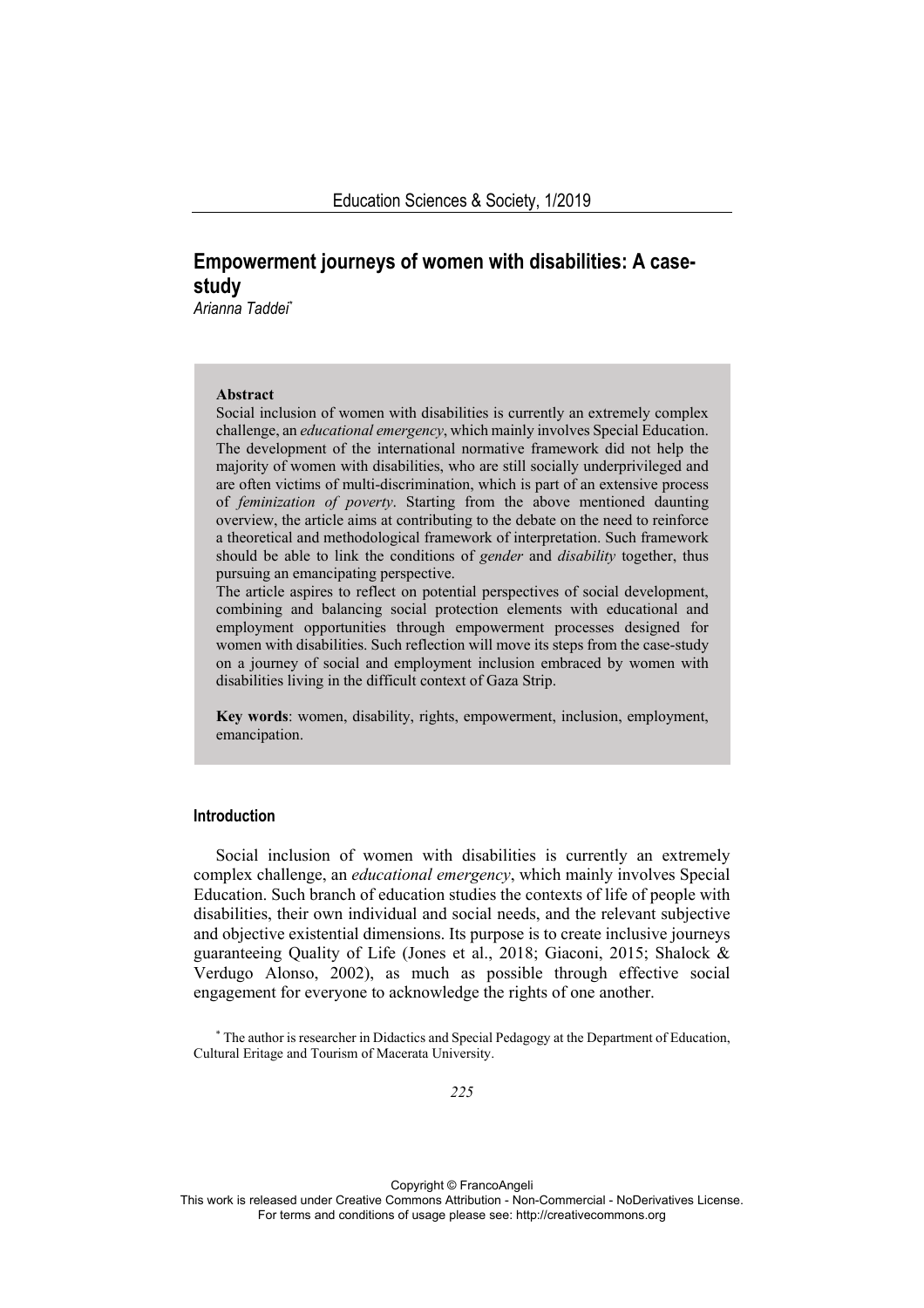The article aims at contributing to the debate on the need for a theoretical and methodological framework of interpretation able to understand the difficult conditions of women with disabilities under theoretical, conceptual and methodological points of view, thus pursuing an emancipating perspective.

The analysis of the international cooperation project "We Work: the social and economic inclusion of women with disabilities in Gaza Strip", which was carried out in Palestine from 2016 to 2018, is below presented with the aim of triggering and fostering the above mentioned debate<sup> $\overline{I}$ </sup>. Such project is fulfilled as an educational intervention by a group of Italian and Palestinian members of civil society, local institutions and by international and local Disable People Organisations. The key participants of the project are Palestinian women with disabilities. The reason behind the choice of such a case-study lies on the will to focus on some of the crucial arguments offered by this analysis, according to which gender issues and disability condition are to be interpreted as continuously evolving social and cultural constructs influenced by the relevant context (Barbuto, 2006; Griffo, 2018, Oliver, 1990,1996). The conditions of *gender* and *disability* are indeed social and cultural constructs only partly caused by biological factors, as emphasized by Garland-Thomson (2002, 2005) as well. This means that the conditions of vulnerability and/or inadequacy are not systematically generated by being disabled nor by being a woman, but by the individual's encounter with society, and especially with the barriers hindering the inclusion of differences of any kind.

Which criticalities can be identified particularly when the word pair *disability-poverty* encounters the variable *gender*? The first monitoring report (UN, 2018) on the life conditions of people with disabilities according to the Agenda  $2030^2$  (UN, 2015) underlines how the category of people with disabilities, especially women, are constantly underprivileged. The results of the SDG 5 implementation "Achieving gender equality and empowering all women and girls with disabilities" confirm that women with disabilities are often victims of multiple types of discrimination due both to their gender and disability conditions (UN, 2018, p.7). The above outlined overview shows an

<sup>1</sup> The project has been funded by the Italian Agency for Development Cooperation (AICS -Agenzia Italiana per la Cooperazione allo Sviluppo). The Italian NGO EducAid promoted such initiative. Local partners are: the Gaza Chamber of Commerce and Industry; the NGO Social Development Fund (SDF), empowerment expert in the field of media for underprivileged population categories; the NGO El Amal Rehabilitation Society (Elamal) working with people affected by hearing loss. Palestinian Ministries of Employment, Education, Social Affairs and Equal Opportunities participated in the project implementation. The project will be quoted with the concise wording "We Work" in the article.<br><sup>2</sup> The 17 Sustainable Development Goals (SDG) are the focus of the UN 2030 Agenda.

Copyright © FrancoAngeli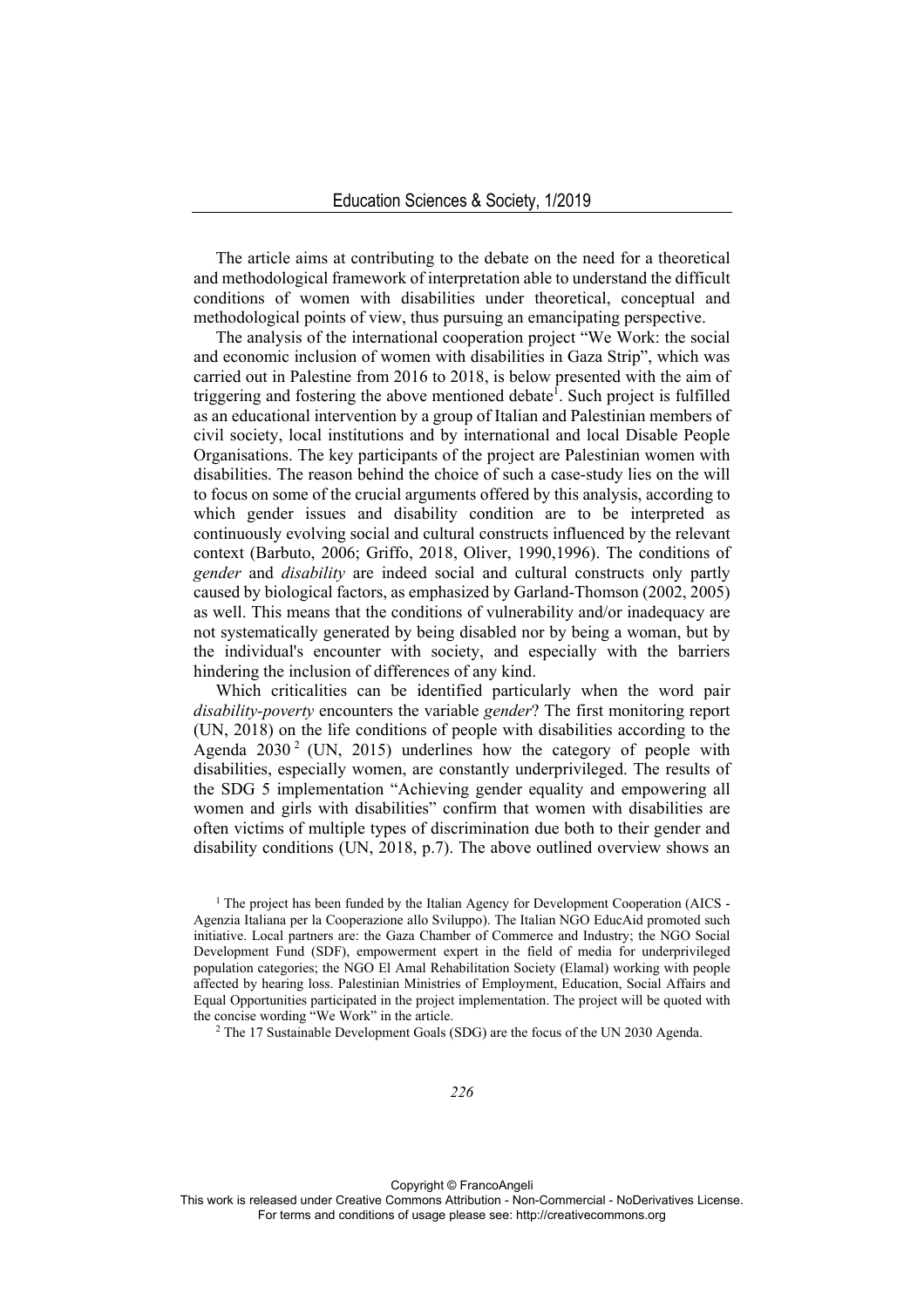alarming trend towards the *feminization* of poverty.3 Only systematic measures able to combine and balance social protection elements with educational and employment opportunities and to implement empowerment processes for women with disabilities can combat such phenomenon.

The empowerment perspective of women with disability clearly needs to be addressed also at normative level. The *Convention on the Rights of the Persons with Disabilities - CRPD* (UN, 2006) is, as a matter of fact, the most advanced normative measure able to influence and review national and international policies. The Convention represents the result of a striving effort to the acknowledgement of people with disabilities human rights.<sup>4</sup> The significant weight given by CRPD to gender issues is undeniable, as it is a *mainstreaming* topic, or rather transferable to the cultural and political contents of the Convention<sup>5</sup>. As is known, Europe has implemented the CRPD principles in the *European Disability Strategy 2010-2020*, which was adopted by the European Commission (EU, 2010). The normative documents defending the status of women at international level are many (Taddei, 2017, pp.21-36). However, it is only during the Fourth World Conference on Women (Beijing, 1995) that the issue of women with disabilities has been explicitly taken into account for the first time, as outlined in the Beijing Platform for Action document.

With regards to the Italian context, the CRPD has been ratified in 2009 (through Law n.18, March 3rd, 2009). An early evaluation of the Convention implementation has underlined the lack of measures designed to meet the specific needs of women with disabilities (UN, 2016). Lastly, violence and other issues concerning the protection of women with disabilities rights have been the main topics of the two Manifestos on the Rights of Women and Girls with Disabilities in the European Union, which have been drafted during the *European Disability Forum.*<sup>6</sup> The *First Manifesto of women with disabilities*

3 European studies (EU, 2017; EIGE 2016) foresee that 120 million people will be affected by a disability in 2020 and such increase will be observable more on women rather than men

<sup>4</sup> CRPD principles are inspired by the Declaration of Human Rights (Unesco, 1948) and, later, by the Standard Rules on the Equalization of Opportunities for Persons with Disabilities (UN, 1993). 5 Article 6 of CRPD, in particular, declares the following: "1. States Parties recognise that

women and girls with disabilities are subject to multiple discrimination, and in this regard shall take measures to ensure the full and equal enjoyment by them of all human rights and fundamental freedoms. 2. States Parties shall take all appropriate measures to ensure the full development, advancement and empowerment of women, for the purpose of guaranteeing them the exercise and enjoyment of the human rights and fundamental freedoms set out in the present Convention". 6 The *European Disability Forum*, established in 1996, is a European non-governmental

organisation aiming at protecting people with disabilities rights: http://www.edf-feph.org/.

Copyright © FrancoAngeli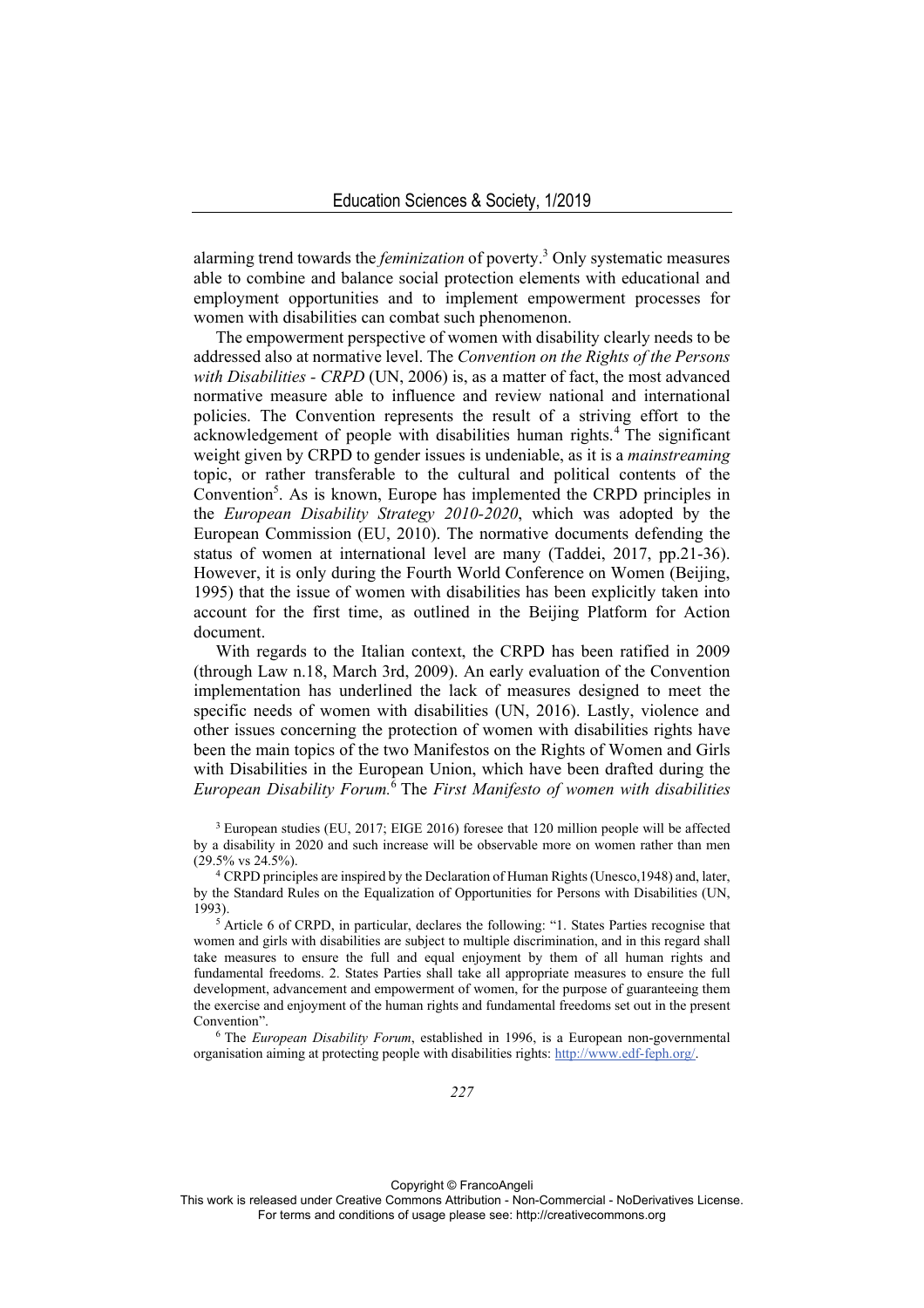(1997) had the merit of shifting the focus on the life conditions of women. The *Second Manifesto* (2011), which stemmed from the adoption of the CRPD, offered to reinforce the "promotion of women with disabilities emancipation and to underline the need to act in this field" (Lancioni, p.4, It. transl., 2017), as emphasized by Simona Lancioni.

### **Theoretical and methodological framework**

The following paragraph intends to mainly pursue two objectives. On one hand, it aims at prospecting a theoretical and conceptual analysis of a holistic nature, able to combine gender with disability dimensions, which will be pursued in an attempt not to fall into a narrow reflection considering categories of separate analyses, such as the *Disabilities Studies* (Adams *et al.*, 2015; Medeghini, D'Alessio, Marra, Vadalà, Valtellina, 2013; Watson *et al.*, 2012) or the *Feminist Studies* (Lykke, 2010; Crespi, 2006; de Laurentis, 1986). On the other hand, it aspires to introduce the methodological grounds which should not only see their realisation in the case-study, but also entail the design process of inter-sectoral projects able to respond to the complex identity of women with disabilities, pursuing an emancipating perspective (Griffo, Barbuto et *al*. 2018, Cottini, 2016; RIDS, 2015).

# *Gender perspective and disability: theoretical prerequisites*

Women with disabilities represented and still represent "the excluded par excellence" due to an elaborate combination of discriminations, *such as disability, gender and poverty*, as argued by various studies (Galati *et al.,* 2003; Garland-Thomson, 2002; Mura, 2017, Malaguti, 2011; USAID, 2012; EIGE, 2016). According to Barbuto "discrimination against women with disabilities is the result of the convergence of different variables. On one hand, in the feminine universe women with disabilities are discriminated due to the disability variable not being considered. On the other hand, in the disability dimension these are discriminated due to the varible gender not being considered. Moreover, in the universe of women with disabilities, these are discriminated because the different linguages, disabilities (mental and psychiatric) or environmental variables (coming from the rural areas or being a migrant) are not being acknowledged" (Barbuto, 2006, p.29).

The persistent lack of an analytical approach able to combine gender with disability issues during the centuries has lead to the conditions for both dimensions to substantially become "invisible" or "mute". Besides, neither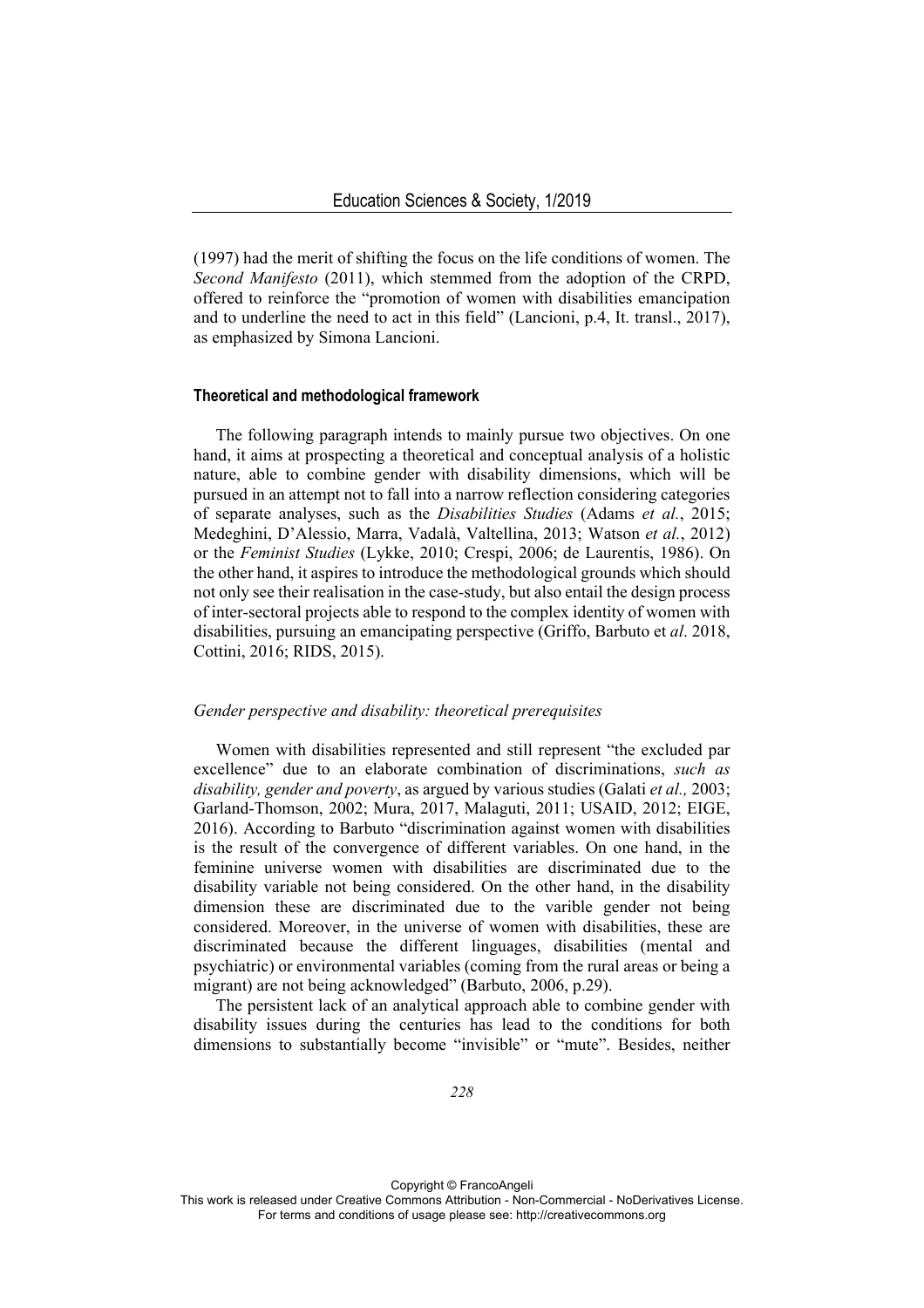movements of people with disabilities nor feminist movements have been fostering the needs of this group for a long time (Davaki, Marzo *et al.*, 2013). Feminist movements in particular have not taken into account the experiences of women with disabilities, especially during the initial phase, even though they originally acknowledged the existence of multiple identities in the feminine world. As emphasized by Bernardini in her essay, "Corpi Muti" (2018), women with disabilities have not only been left unheard, but also exposed to vulnerable situations more often compared to men in the same condition. They are considered "weightless bodies on the justice scale" (Bernardini, 2018, p. 13), which have gained visibility in public life only in the last thirty years (Morris, 1991). Thanks to the *Feminist Disability Studies* movement - FDS (Hall, 2014; Garland-Thomson, 2005; Wendell, 1989) the condition of women with disabilities starts to be examined through a new lens overcoming the narrow approaches of the *Feminist Studies* (Lykke, 2010; Crespi, 2006; de Laurentis, 1986) and of the *Disability Studies* (Adams *et al.*, 2015; Medeghini, D'Alessio, Marra, Vadalà, Valtellina, 2013; Watson *et al.*, 2012). The first have indeed been criticised for pursuing the fight against sexism declaring a subject-woman of an absolute normal, but also neutral, nature. The second have adopted a strict interpretation of the social model of disability for a long time, "which follows a strict constructivism, from which the body is pragmatically excluded" (Bernardini, 2018, p. 17). Moreover, Bernardini argues that the lack of public representation of women with disabilities and the resulting nonacknowledgement of their subjectivity lead to such exclusion.

Despite the various documents regarding disability issues over the last decades, sexual differences (Barbuto, 2006, p.18) have rarely been taken into account, whereas they are key to define the identity of the individaul. As underlined by Rita Barbuto, one of the main historical representatives of DPI (Disabled Peoples' International) Italia Onlus, "other differences and dichotomous oppositions shaping cultures are then created and organised on the basis [of sexual identity]" (*Ibid*). The adoption of an apparent *neutrality* has invested the disability world, as if it represented a unique and massive monolith lacking shades and distinctions. It contributed to ignoring the subjective existential dimensions of people with disabilities, such as those linked to body and emotions, among which the gender dimension. Such narrow interpretations have undoubtedly had a negative impact on cultural and political level and on the support to women with disabilities, who have been rarely asked about their needs and the project potentialities of their lives. Mura emphasizes that "the studies on the origins of the current representations of disability and of disabled women in Western Society [have] shown how preconceptions and stereotypes are deeply rooted in the foundations of culture and how they still tragically pervade the daily reality" (Mura, 2017, p. 202). As argued by Malaguti, there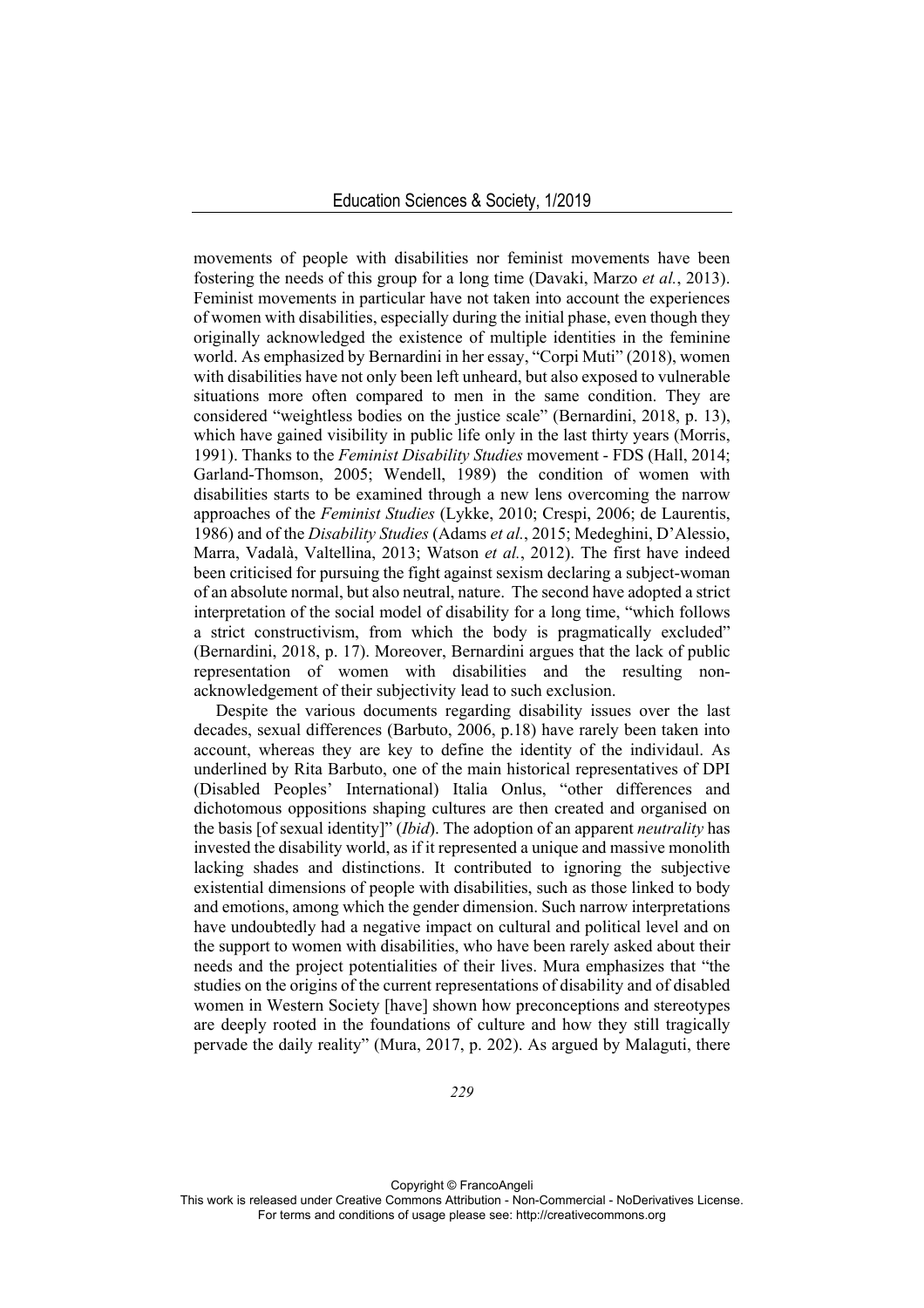are still many contexts in which people with disabilities are considered "subject to inequality conditions often denying access to equal opportunities of development, participation, political and social life. Having enclosed people with disabilities in only one category lead the non-disabled people to omit the dimension of disability from gender issues" (Malaguti, 2011, p. 4).

Gender issues have been taken into consideration especially thanks to the human rights-based approach, which is the core of the *Convention on the Rights of the Persons with Disabilities* not only at juridical level (as it has been already highlighted), but also on the political and cultural one. An historical isolation of women with disabilities has thus taken place through the undisputed affirmation of their feminine identity regardless of disability conditions. Barbuto argues that "the human rights-based approach is the appropriate framework addressing the condition of women and men with disabilities. Such approach uses a biopsychosocial interpretation, which comprehends the dynamic and mutual nature of the person-environment interactions and overcomes a narrow vision of mere cause-effect" (Barbuto, 2006, p.17). According to the relevant literature (Rodó-de-Zarate, 2019; Garland-Thomson, 2011, 2005; Shaw et *al*., 2011; Schields, 2008), the best strategy to understand the complexity of such condition is through the *intersectional approach*.

Women with disabilities are exposed to multiple hurdles due to the combination of various personal and environmental factors. Moreover, the convergence of the word-pair *gender-disability* with sexual orientation, gender expression, sexual characteristics, the status of migrant, age, religion or ethnicity, and poverty plays a role in the above mentioned hurdles (European Parliament, 2016). The above listed factors and the fact that women with disabilities are not an uniform category (gender identities are indeed similar to disability types) require an approach able to analyse and address them all. The *intersectional* approach is suitable for this kind of analysis. Intersectionality (EIGE, 2016) can be either structural or political, as argued in the study called *Discrimination Generated by the Intersection of Gender and Disability*. In the first case the inequalities experienced by people are the result of their position in society, for example the unequal access of women with disabilities to the job market compared to men in the same condition and women without disabilities (Davaki *et al*, 2013, p. 34). In the second case the concept refers to the interaction of inequalities stemming from the adopted political strategies, which have a different impact compared to the one they would have when acting separately or as a whole. The *intersectional* approach enables a more comprehensive outlook on human rights, empowering international discussions especially regarding connections and interactions of diverse dimensions. When the results of discriminatory policies on women with disabilities are examined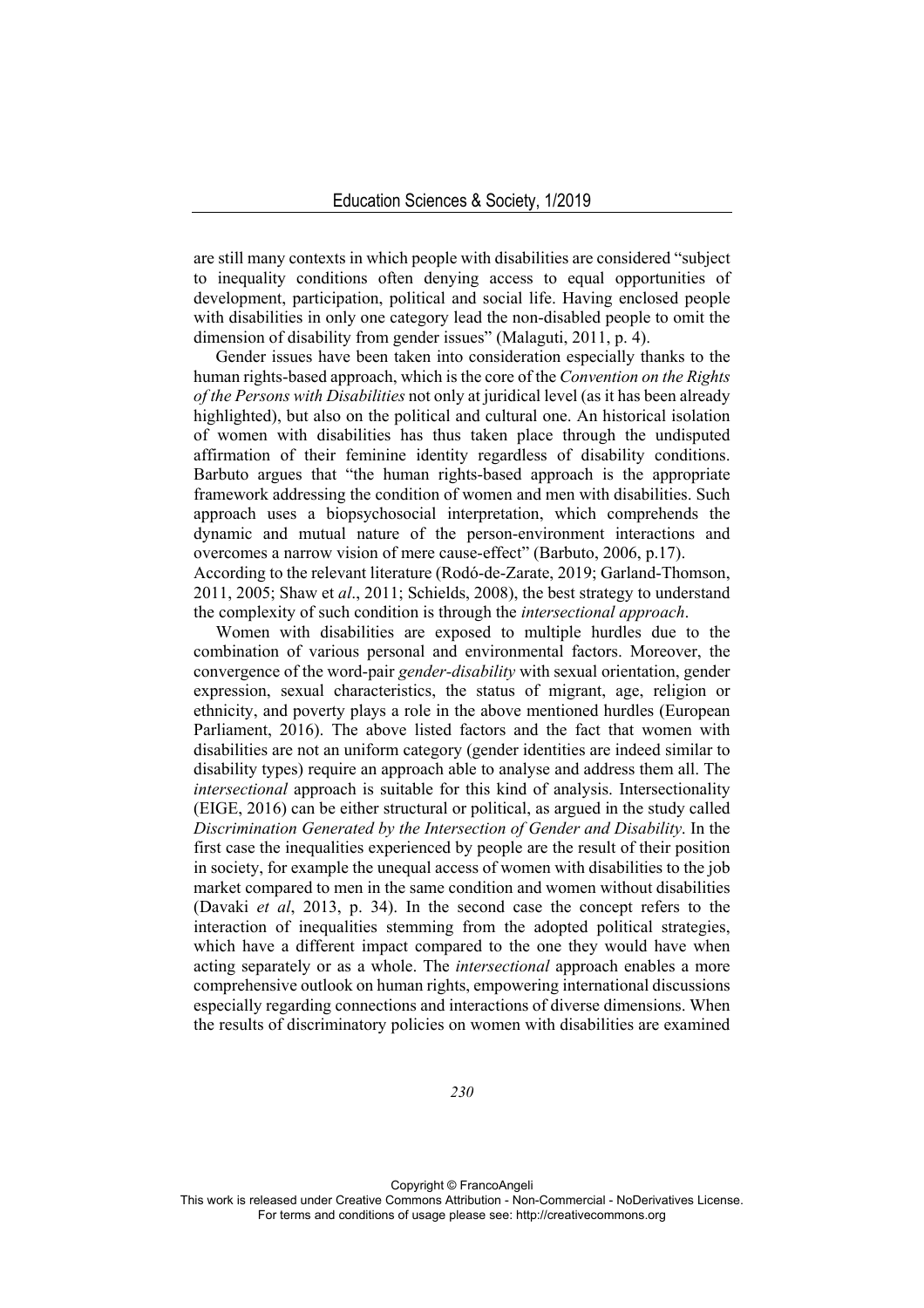in a specific social context, any *non-intersectional* approach would seem to lead to barely reliable conclusions (Biggeri *et al.*, 2018; Barbuto, 2006).

In addition to the human rights-based and the intersectional approaches, the theoretical constructs enabling to understand the above mentioned complexity are the Quality of Life (QOL) and the Capability Approach (CA) models, as reflected also in the case-study. The first construct is of a multi-dimensional nature and is connected to the QOL model proposal introduced by Shalock and Verdugo Alonso (2002), which is the most prominent one at international level. Their model identifies eight relevant dimensions of quality of life and examines them singularly or in their interaction. Such dimensions are: social inclusion, physical well-being, interpersonal relationships, material well-being, emotional well-being, self-determination, personal development and rights (Giaconi, 2015). Even though the importance and the interdependence of all eight dimensions are undeniable, the most interesting one, in the light of the matter presented in this article, is the self-determination dimension. The perspective of an independent life as a general objective, pursued also by the "We Work" project, mainly belongs to this essential dimension of the QOL model (Jones et al., 2018; Giaconi, 2015; Neely-Barnes, 2008). The social and educational perspective are the ones offering the most useful elements to examine the presented case among the numerous directions advanced by scientific literature. As Del Bianco emphasizes, such perspective indeed establishes interventions shaping the required knowledge and skills for people with disabilities to embrace behaviours of self-determination, such as "behavioural independence and self-regulation, psychological empowerment and self-realisation" (Del Bianco, 2018, p.32). Skills development is the *core* of the self-determination processes, without forgetting the significance of choices and/or of achieved results (Ward, 2005). The complexity and importance of self-determination domain seems to evolve in two fundamental dimensions, as also reflected in the case-study. One dimension is of political and collective nature and is connected to the human rights sphere (Blank & Martinis, 2015). The second dimension, on the other hand, is of an individual nature concerning the motivation and the intrinsic traits of a person (Frielink et al., 2018; Niemic et al., 2017)

It is only by providing people with disabilities with the opportunities enabling them to choose and build their life project, both at an individual and a social level, that the QOL domains will positively develop. Similarly, the Capability Approach (Nussbaum, 2006; Sen, 1999) envisages the opportunity to choose as one of the fundamental human rights, while shiftinh the focus from the specifics of the disability condition to the creation of equal conditions in terms of opportunity and choice (Trani, Bakhshi, Bellanca *et al.*, 2011). It can be adopted as an effective gauge to identify the well-being dimensions, together with their bonds/barriers and their resources/community support. In this

Copyright © FrancoAngeli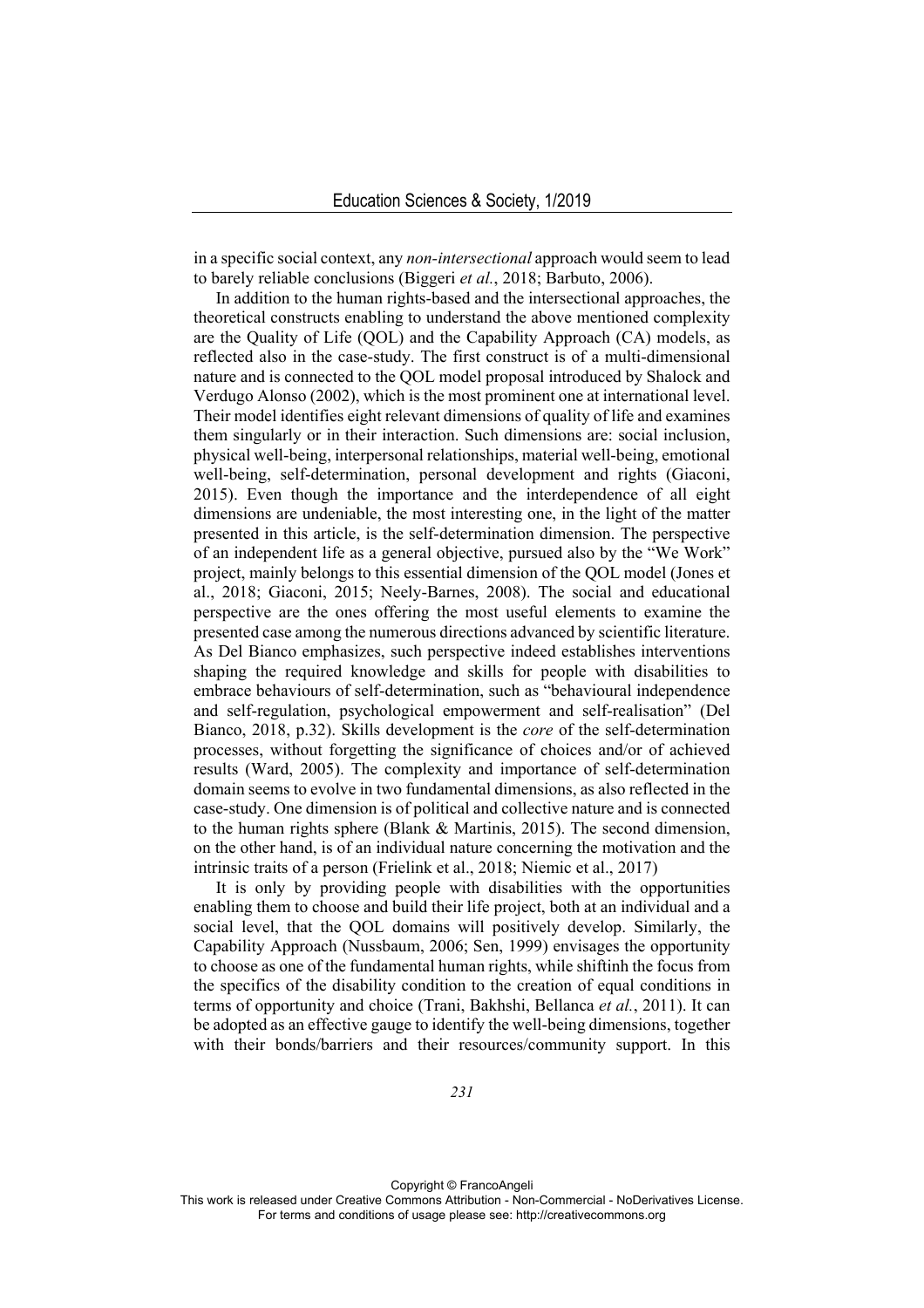perspective, education, training and, employment seem to be strategic opportunities to foster the development of the individual and of the belonging group living in vulnerable conditions. However, education and employment translate into actual opportunities only if the specific nature of their target group, which is women with disabilities in this case, is taken into account.

### *Disability and gender perspectives: methodological prerequisites*

Social and employment inclusion of women with disabilities is attainable at methodological level through empowerment processes, which are able to trigger personal skills taking into account limits and unexpressed potential, as reflected also in the case-study. Moreover, the empowerment process implies taking on responsibilities, facing difficulties and playing a pivotal role in defining a quality of life project.

Rita Barbuto, one of the advisers with disabilities involved in coaching activities on the rights of Palestinian women with disabilities, argues that the empowerment process enables people with disabilities to become stronger. Their capability seems to develop starting from what they can really do in their personal, social and cultural context of life, as ratified by Article 6 of the CRPD. Such approach is a journey of growth which involves various existential dimensions: the emotional, perceptual, intellectual, behavioural, enabling and re-enabling dimensions. Thanks to such journey, behaviours are transformed through the adoption of new approaches (Barbuto, 2018; 2003). Such process develops in everyday life and it increases awareness, thanks to the organisations of people with disabilities, of situations which might or might not unlock development potential. Lastly, empowerment can be placed in a political and emancipating perspective triggering a participatory behaviour, which contributes to changing the society perception of people with disabilities.

One of the most effective empowerment methods is *peer counselling*<sup>7</sup> involving organisations of people with disabilities. It consists in a helping relationship between "equals", meaning between people in the same situation, designed both for individuals and groups. In the case herein analysed, the women participating have both gender and disability conditions in common. The difference between the role of the "adviser" and the one of the "adviceseeker" lies in the degree of awareness regarding the condition of disability achieved by the former compared to the latter. The objective is fostering and

Copyright © FrancoAngeli

<sup>7 &</sup>quot;Peer counselling is scientifically rooted in Humanistic Psychology, particularly in the theories of Carl R. Rogers and Robert Carkhuff. Its operational procedures stem from the sociopolitical experience of emancipation movements, developed by extremely underprivileged individuals" (Barbuto, 2018, p.65).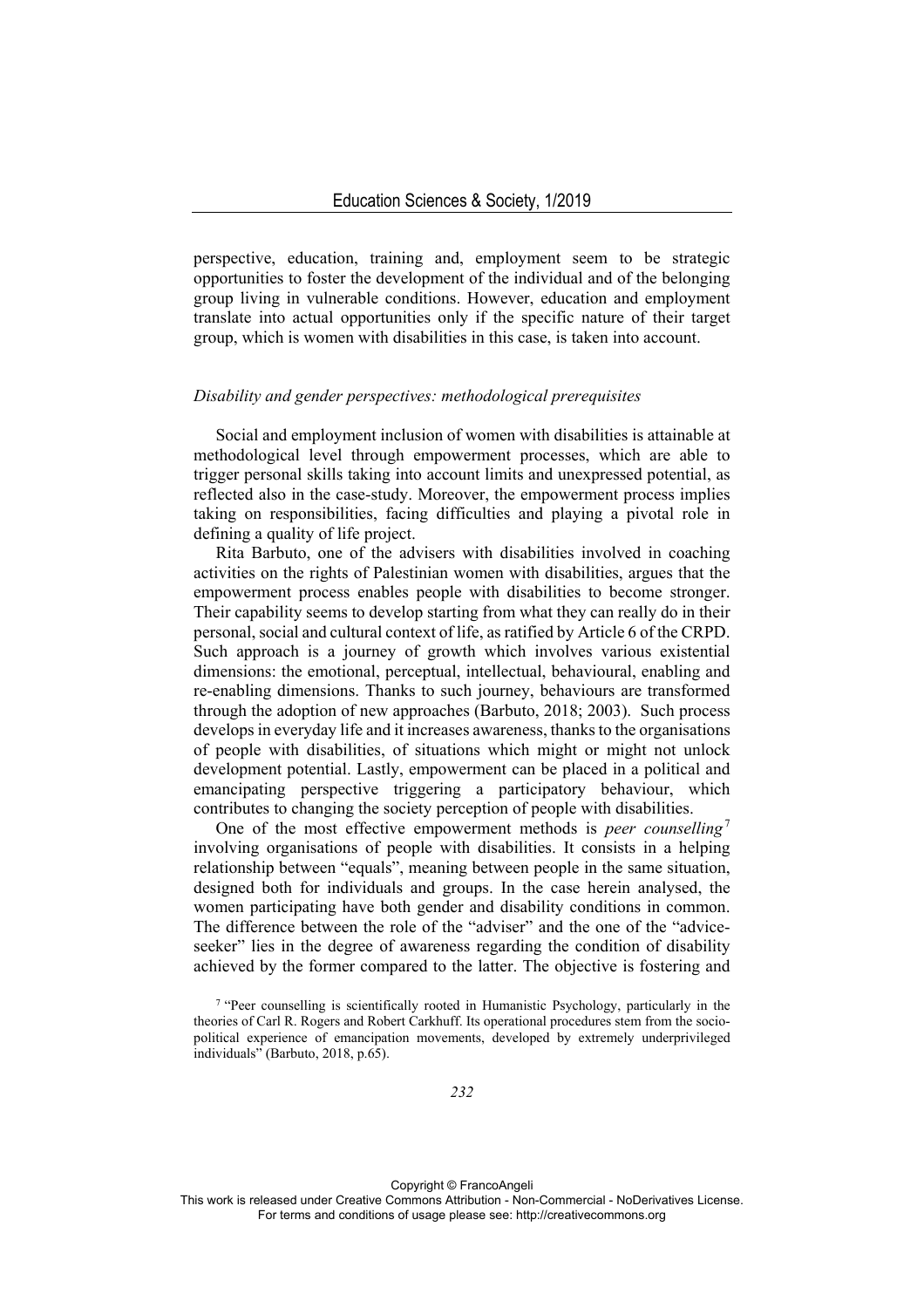stimulating processes of empowerment in the individual and in the group, raising awareness about their potential to have a more independent and stressfree life. The fact that both roles share the same condition of disability triggers the "mirroring" phenomenon, a phenomenon of such a deep identification that it is able to prompt individual and group motivation and to embrace the peercounselling experience.

# **The case-study**

The "We Work" project, which is the focus of the case-study, establishes three lines of action for women with disabilities. The educational line provides capacity-building activities, which apply a participatory approach through peer counselling. The employment line aims at providing internship opportunities and technical assistance supporting the development of small-sized enterprises founded by women with disabilities, thanks to previous projects implemented by EducAid.<sup>8</sup> The last line is an intervention aiming at raising awareness regarding social and employment inclusion of women with disabilities and of people affected by transversal disabilities, designed for businesses, schools and social services. On one hand the educational and employment lines seem to portray women with disabilities as penalised. However, on the other hand, these are strategic experiences to raise one's personal self-esteem by unlocking the potential and the skills required to create an independent life.

### *The socio-economic context of the project*

The "We Work" project has been carried out between 2016 and 2018 in Gaza Strip, where women with disabilities are often living in extremely difficult and discriminating conditions. Here discrimination stems from being a woman in a male-ruled society rooted in patriarchal principles (Obeid, 2016) and from the condition of disability in an environment with multiple sociocultural and architectural barriers. As advanced by the Palestinian Bureau of Statistics (PCBS), women are marginalised and excluded from the labour market. As a matter of fact, only 17% of them works against 69% of men. According to the *Needs Assessment "Violence exposure in Palestine: the most* 

<sup>8</sup> The "We Work" project is aligned with other interventions from EducAid: "INCLUDE-Socio-economic empowerment of women with disabilities in Gaza Strip" (EU, 2015), "Empowerment of DPOs promoting WWDs rights in the West Bank" (EU, 2014), "We work. Socio-economic inclusion of women with disabilities in Gaza Strip" (RER, 2016).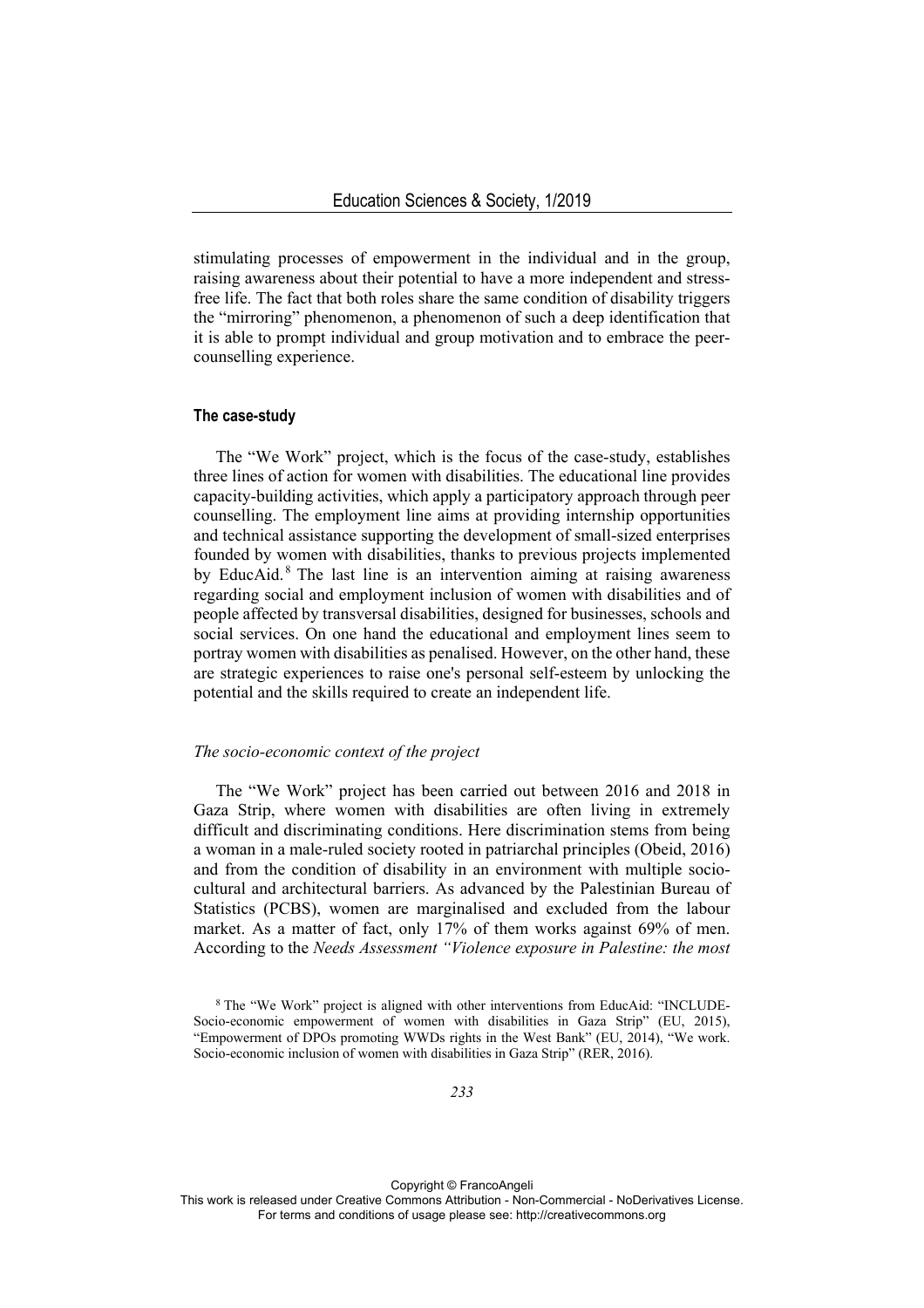*vulnerable groups at hight risk"* (Cospe, EducAid & PWWSD, 2018), a study carried out in 2014 shows that more than a third of interviewed women declared that violence potentially occurs mostly in domestic and community environments. Moreover, the unceasing Israeli-Palestinian conflict contributed to creating such vulnerable conditions that violence levels worsened. The violence episodes rate indeed increased by 22% for married women during the conflict. Such percentage reached 30% for single women after the conflict (Müller and Tranchant, 2017). Palestinian authorities developed the *National Strategy for Combating Violence Against Women (2011-2019)* in an attempt to solve such issue.

Although the local normative framework still shows serious gaps in the protection of people with disabilities rights, the ratification of the CRPD (UN, 2006) by the Palestinian authorities is definitely a positive sign. The Convention adoption entails a commitment aimed at pursuing innovative political and cultural orientations, as reflected in the *The National Strategic Plan of the Disability Sector in the Occupied Palestinian Territories* (Birzeit University, 2012). Such orientations are mainly about the promotion of a disability model based on human rights and on the development of an effective strategy for social inclusion. The lack of employment opportunities is, unfortunately, the cause of social exclusion episodes, which, as a matter of fact, reinforce the dependence of women with disabilities on their families  $\delta$ . Infrastructure accessibility issues represent inclusion barriers which are to be added up to the cultural ones. Indeed, the widespread preconceived perception of Palestinian public opinion viewing women with disabilities as unsuitable to work is one of the cultural barriers preventing these from entering the labour market, as reflected in an interesting study with the title *Emancipatory Disability Research EDR*<sup>10</sup> (2014). Employment would enable an emancipatory process, through which restoring the self-esteem that has been hurt in many discriminating situations is possible. Such situations shed light on the lack of professional skills, which is brought about by the recurring and premature exclusion of women with disabilities from the educational system. The assessment carried out at the beginning of the project (Cospe, EducAid & PWWSD, 2018) stresses the need to develop services, such as help desks to foster the supply and demand of work for women and people with disabilities. It is a very strenuous challenge considering that the difficulties in finding

Copyright © FrancoAngeli

<sup>&</sup>lt;sup>9</sup> Palestinian Authorities have recently adopted the following measures regarding disability: *The National Strategic Plan for the Disability Sector*, the *Inclusive Education Policy* included in the *Education Development Strategic Plan* (EDSP) 2014-2019), the *National Health Strategy 2014-2016*, and the *National Strategy for Employment* (2014-2016). 10 The project in which the study was carried out is: "Include, socio-economic empowerment

of women with disabilities in Gaza Strip" funded by the European Commission.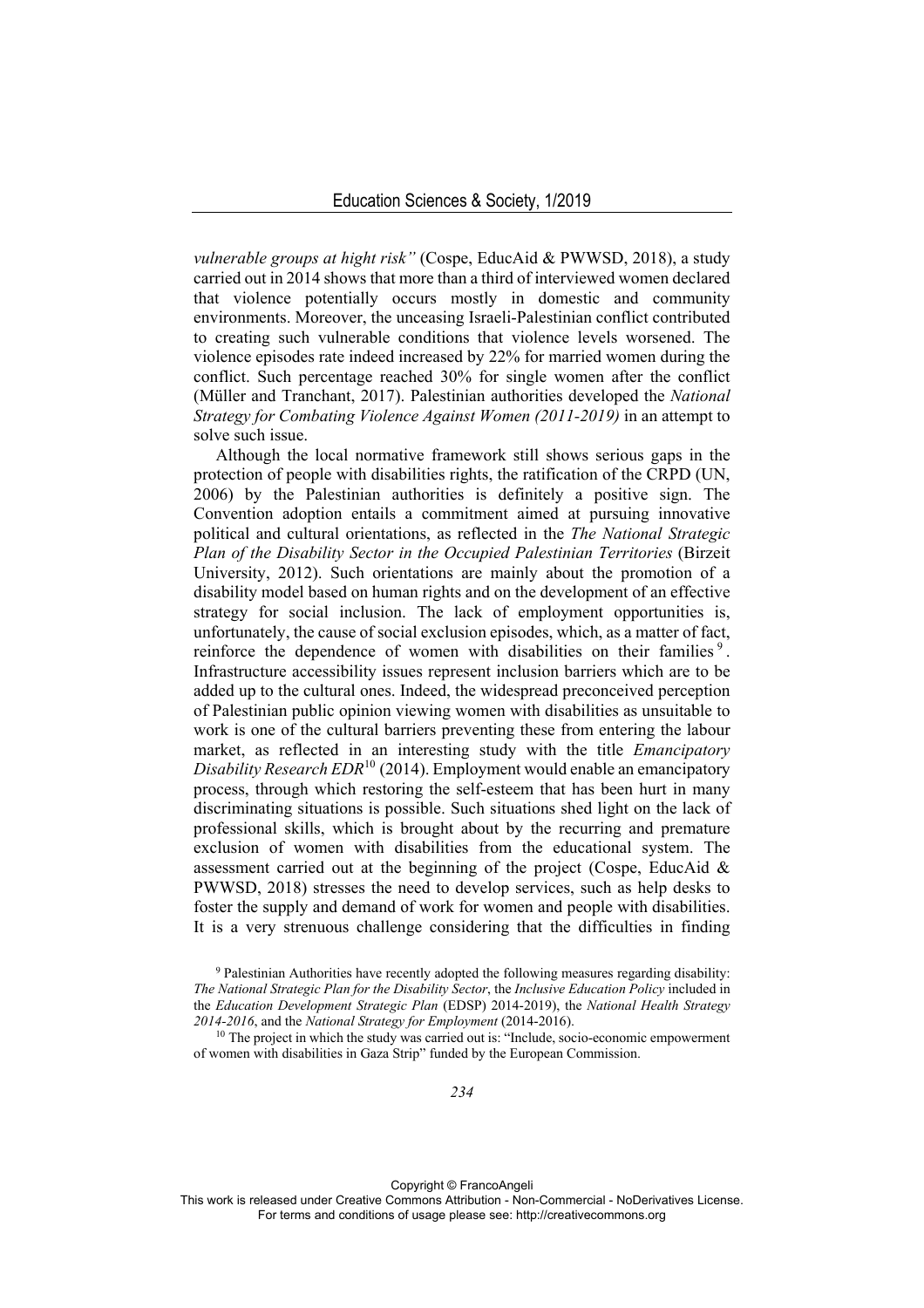employment are shared by the whole population of Gaza Strip. The ten-year long border closure and the relevant socio-political isolation of the area are the source of the gradual economic impoverishment of the population living mainly on international humanitarian aid support.

# *Project results analysis based on the Quality of Life construct*

In the following paragraph a transversal analysis through the paradigm of Quality of Life and of the main project activities and results will be advanced. The gathered information has been processed according to interviews and focus groups taking place during the project and according to the following documents: the assessment study, the project proposal, the monitoring reports, the final evaluation, the products created through project activities<sup>11</sup>. The key constituents of the analysis model herein used are the domains (paragraph 2.3), which are inflected in the respective indicators<sup>12</sup> and descriptors<sup>13</sup>, as suggested in the chart below. Indicators and descriptors have been used as categories for the organisation and quality analysis of the key information in the context of life of the involved women. The overall objective of the project is "the promotion of women with disabilities inclusion in Gaza Strip, complying with The Convention on the Rights of Persons with Disabilities", which has deliberately triggered socio-economic empowerment of women with disabilities, thanks to the support in entering the labour market provided to unemployed women with disabilities through various activities, among which the skills assessment. Moreover, it supported women with disabilities, leaders of small-sized enterprises, in improving their professional skills. Lastly, it raised awareness on women rights, especially on labour law, in local communities. The adopted methodological approach was based on empowerment through specific peer counselling interventions. Such approach

<sup>11</sup> The following studies were carried out during the project: *Pre-Assessment Report. Small Enterprises lead by Women with Disabilities* (SEC, 2017); *Assessment of micro-enterprises managed by women with disabilities in Gaza Strip* (ARCO-PIN, 2017); *End of Consultancy Report. Provision of coaching for SMEs Led by Women with Disabilities* (SEC, 2018). The presented paragraph was inspired by information provided by two EducAid collaborators involved in the project implementation: Francesca Manzoni (on February 2nd, 2019) and Francesca Annetti (on March 4, 2019).<br><sup>12</sup> According to Shalock and Verdugo Alonso, indicators enable the implementation of

domains, "portraying the single dimensions of Quality of Life, namely the specific conditions to be considered in each domain" (Giaconi, 2015, p.22).<br><sup>13</sup> Descriptors contribute to inflect indicators in specific contexts of life, it is a range of

"observable behaviours and situations which are significant to their pertinent context" (Giaconi, 2015, p.23).

Copyright © FrancoAngeli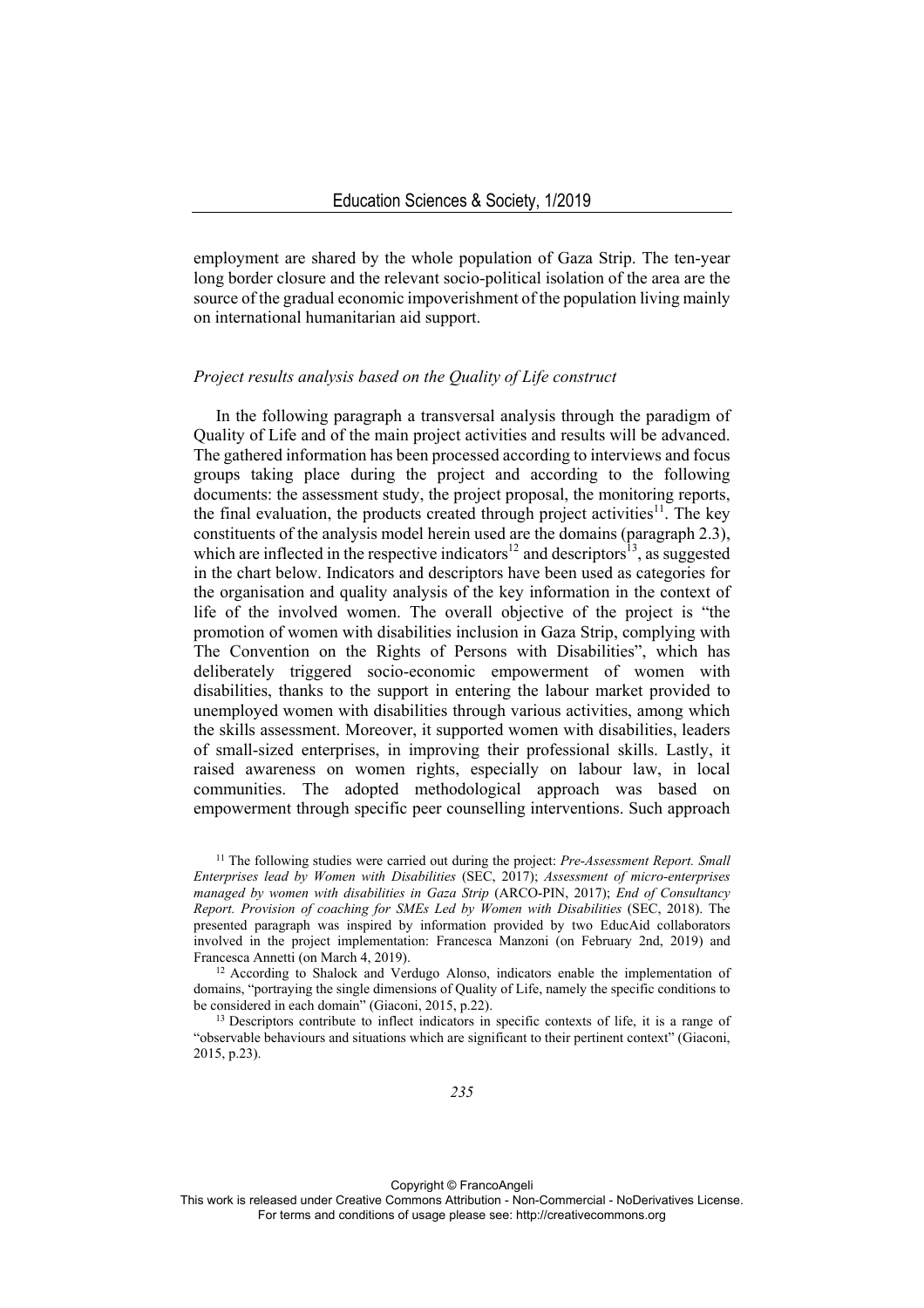has been considered key to the results achieved, as is deducible from the content of "Descriptors related to context" in the chart below.

| QOL                            | <b>Indicators</b>                                                                              | <b>Descriptors related to context</b>                                                                                                                                                                                                                                                                                                                                                                                                                                                                                                                                                                                                                                                                                                                                                    |
|--------------------------------|------------------------------------------------------------------------------------------------|------------------------------------------------------------------------------------------------------------------------------------------------------------------------------------------------------------------------------------------------------------------------------------------------------------------------------------------------------------------------------------------------------------------------------------------------------------------------------------------------------------------------------------------------------------------------------------------------------------------------------------------------------------------------------------------------------------------------------------------------------------------------------------------|
| <b>Domains</b>                 |                                                                                                |                                                                                                                                                                                                                                                                                                                                                                                                                                                                                                                                                                                                                                                                                                                                                                                          |
| Emotional<br>well-being        | (E.g. Satisfaction, self-concept,<br>spirituality,<br>security.<br>happiness).                 | Women with disabilities participating in the<br>project, especially those who carried out an<br>internship, declare that their self-esteem levels<br>have increased and they have been able to be<br>confident in their skills.                                                                                                                                                                                                                                                                                                                                                                                                                                                                                                                                                          |
| Interpersonal<br>relationships | (E.g.<br>Family<br>relationships,<br>friendships, work and social<br>relationships, intimacy). | Women with disabilities who carried out an<br>internship state that they have gained social<br>skills.<br>Their role in the family has changed and has<br>acquired more responsibilities.                                                                                                                                                                                                                                                                                                                                                                                                                                                                                                                                                                                                |
| Material well-<br>being        | properties,<br>(E.g.<br>Assets.<br>financial<br>situation,<br>accommodation, security).        | Women with disabilities who carried out paid<br>educational internships and the entrepreneurs<br>have been able to improve their economic<br>conditions and those of their families.                                                                                                                                                                                                                                                                                                                                                                                                                                                                                                                                                                                                     |
| Personal<br>development        | Personal<br>enrichment.<br>(E.g.<br>abilities, social skills, fulfilment).                     | Women with disabilities participating in the<br>coaching on empowerment have started to<br>change their own self-perception.<br>Women with disabilities have participated in<br>specific coaching on job-hunting and working in<br>private and no profit companies.<br>Several women with disabilities carried out paid<br>professional internships.<br>A number of them have participated in<br>advanced educational courses regarding social<br>media, strengthening their communication<br>skills.<br>93% of women with disabilities participating in<br>trainings<br>have<br>help<br>desk<br>noticed<br>an<br>improvement in their skills.<br>Other women<br>have<br>received technical<br>assistance from local experts to strengthen<br>their small-sized enterprises development. |
| Physical<br>well-being         | (Nutrition, personal hygiene,<br>heath.<br>medical<br>assistance,<br>leisure time)             | Not detected.                                                                                                                                                                                                                                                                                                                                                                                                                                                                                                                                                                                                                                                                                                                                                                            |
| Self-<br>determination         | (E.g. Personal opinions and<br>preferences.<br>decisions.<br>personal control).                | Women with disabilities were able to access<br>Help Desk services, which assisted them in<br>making decisions in their educational and<br>professional life. 77% of the Help Desk<br>recipients participating in the evaluation<br>process state that they have chosen to                                                                                                                                                                                                                                                                                                                                                                                                                                                                                                                |

*Tab.1 - Project analysis chart based on Quality of Life* 

*236*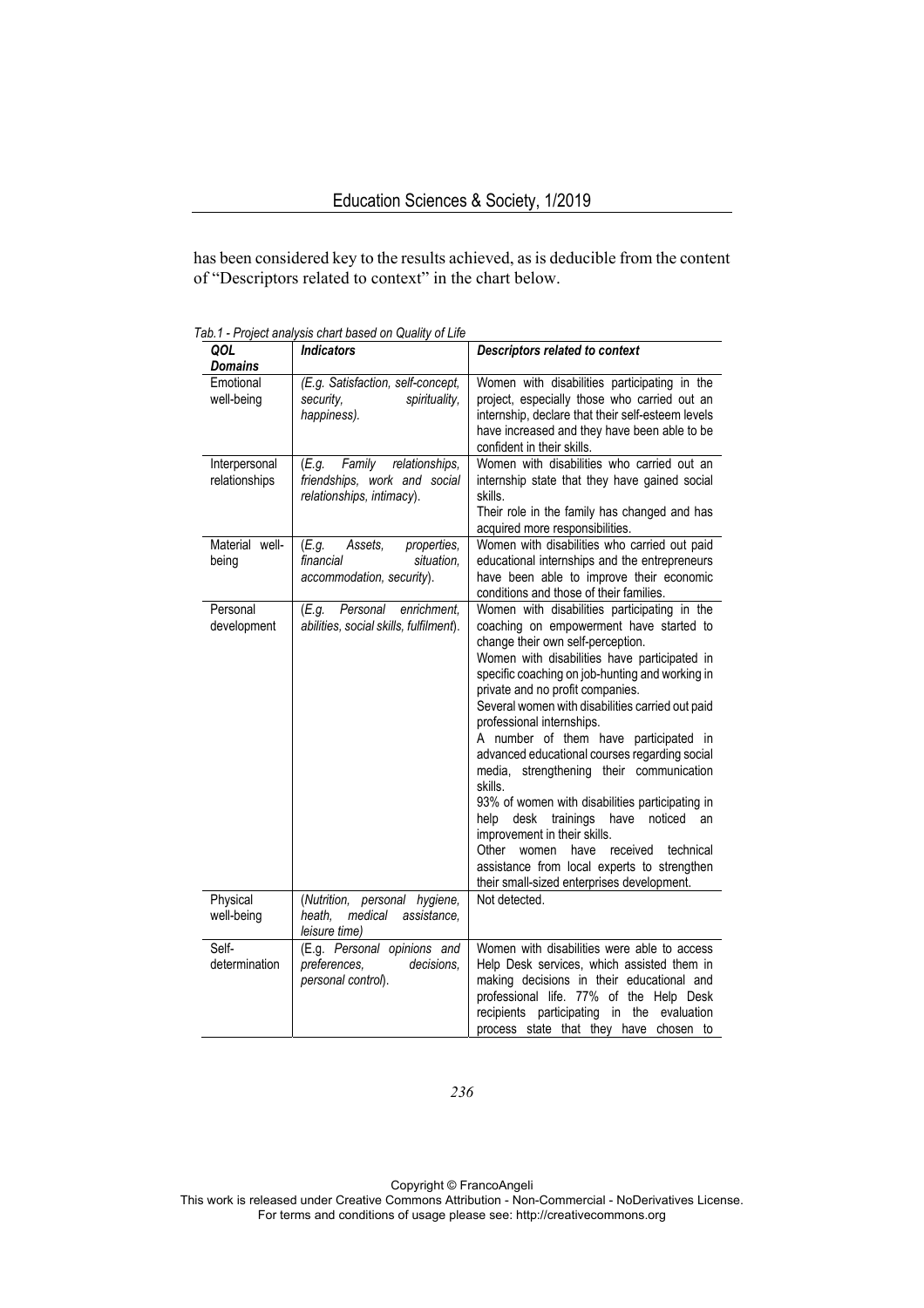|                     |                                                                                        | continue studying after having consulted the<br>Held Desk.<br>Women with disabilities, who carried out an<br>internship, state that they have gained higher<br>levels of independence.<br>Increase in skills of women with disabilities to<br>independently make decisions in their small-<br>enterprises without<br>sized<br>their<br>family<br>interfering. |
|---------------------|----------------------------------------------------------------------------------------|---------------------------------------------------------------------------------------------------------------------------------------------------------------------------------------------------------------------------------------------------------------------------------------------------------------------------------------------------------------|
| Social<br>inclusion | (E.g. Community inclusion and<br>engagement, role,<br>support.<br>acceptance).         | Educational and internship activities have<br>enabled social inclusion processes of the<br>participating women with disabilities.<br>57% of those participating in the evaluation<br>state that they have not encountered barriers to<br>access the HD.                                                                                                       |
| Rights              | (E.g.<br>Rights<br>awareness.<br>protection.<br>privacy.<br>confidentiality, respect). | Women with disabilities participating in peer<br>counselling activities and coaching on the<br>rights of people with disabilities and on CRPD<br>gained fundamental knowledge for their rights<br>awareness.                                                                                                                                                  |

*Source*: adapted from Shalock and Verdugo Alonso, 2006, in Giaconi, 2015

At first glance, the chart sheds light on the interconnection between the diverse domains. Indeed the abundance of descriptors simultaneously relating to multiple areas underlines the multi-dimensional logic behind the QOL model. Such a model assists in looking at the lives of people with disabilities through a global and ecological lens able to identify flaws and potential not only of the individuals involved, but also of their contexts of life. The observations herein presented aim at highlighting the above mentioned level of interconnection.

The professional experience has been tremendously important for the personal development of the women involved, especially in connection with the *self-determination domain*. Moreover, it contributed to combat a discriminatory culture against women with disabilities based on stereotypical social representations. The examined results show indeed that both women having started their small-sized enterprises, thanks to the project technical assistance, and those having carried out a paid professional internship state that being hired in their new professional role contributed to gradually change the image their relatives had of them. More specifically, women with disabilities carrying out internships had the opportunity not only to financially help their families (*material well-being domain*), but also to access a new social context. Processes of empowerment are, thus, triggered by the latter through the promotion of social inclusion processes opening to new professional and social relationships (*social inclusion and interpersonal relationships domain*). Such result is particularly relevant in Gaza Strip, where the family context is

Copyright © FrancoAngeli This work is released under Creative Commons Attribution - Non-Commercial - NoDerivatives License. For terms and conditions of usage please see: http://creativecommons.org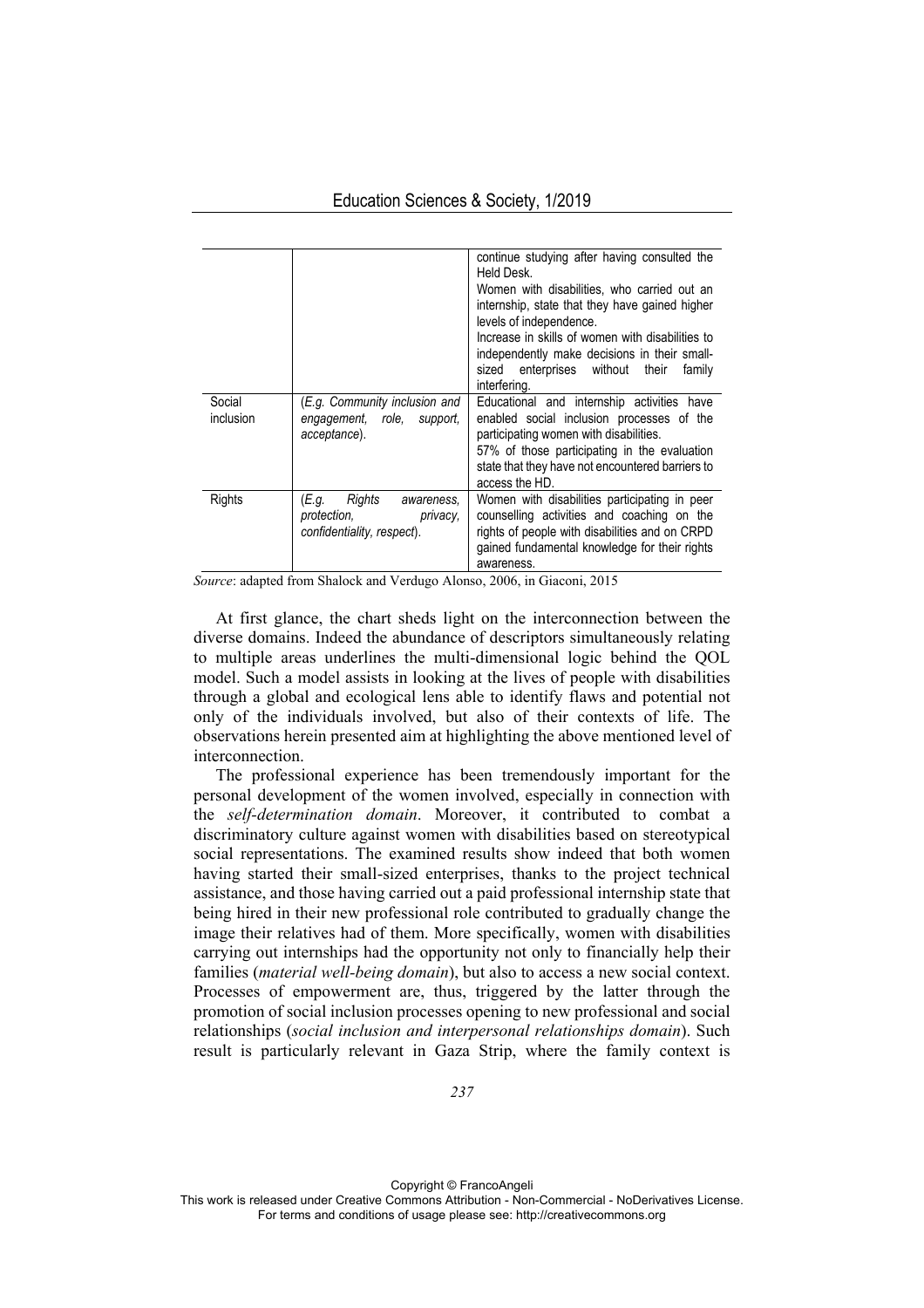sometimes the main social space of women with disabilities. It is the space where they shape the first representation of themselves, co-build the motivational drive to face social inclusion challenges outside of it and establish interpersonal relationships according to their personal development. The process of emancipation from the family can be particularly difficult for women with disabilities due to different reasons, among which gender. As argued by Emilia Napolitano indeed "*a woman with disability struggles to be acknowledged by their relatives as a woman. The family very often hardly accepts that their daughter could spread her wings and "fly away", yet, it promptly overprotects her from situations considered dangerous for her safety*" (Napolitano, 2003, p. 33). In the specific case of women with disabilities leading small-sized enterprises, the ability to take decisions by gaining a higher level of independence contributed to gradually reduce the dependence from their family allowing the exercise of the self-determination right (*selfdetermination domain*) in the perspective of empowerment. Such right is rooted on the real achievement of freedom of choice and freedom to build one's own life project. Self-determined behaviour shows indeed how critical is the role played by the opportunity to choose, "as a fundamental condition for quality of life, or as Sen would say, for the *well being*" (Cottini, 2016, p.15).

The internship experience was often the first encounter for women with disabilities with the world of employment and vice versa. An encounter which was key to question the widespread stereotypes about "working women with disabilities", as the monitoring activity data shows. The development of such awareness was observable especially in the context where the internship was integrated by a coaching activity on the rights of people with disabilities. Such activities were designed for disabled people and for the various targets of population (students, entrepreneurs, civil society representatives) according to the *twin-track approach*14 adopted by the Italian Cooperation Guidelines (MAECI & AICS, 2018) to promote disability as a topic of transversal responsibility and interest and not exclusively of the individuals concerned. The professional experience has generally contributed to raise the levels of the participants' selfesteem and personal motivation to overcome the barriers to professional integration (*domain of emotional well-being*). Thanks to the empowerment process triggered by the methodological approach of the project (paragraph 2.2), the women involved have gradually become aware of being able to claim the rights of both women and

*238* 

Copyright © FrancoAngeli

<sup>&</sup>lt;sup>14</sup> "The twin-track approach suggests the increase of efforts, on one hand, to foster mainstreaming disability policies through cooperation initiatives, on the other hand, to implement initiatives explicitly designed for people with disabilities taking their specific needs into account" (MAECI & AICS, 2018 p.19).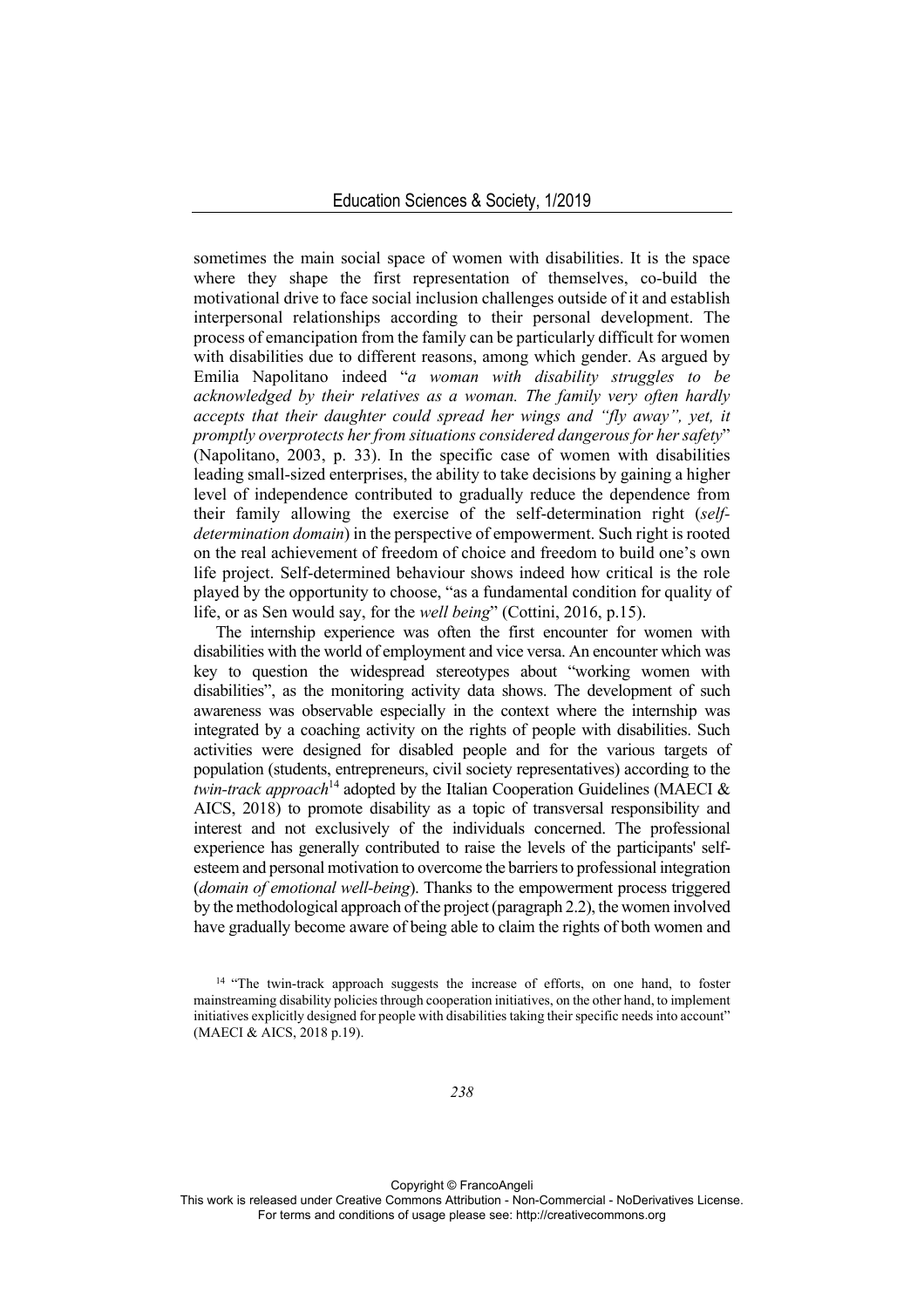people with disabilities *(personal development domain).* They have realised that they were among the main "activists" in the process of deconstruction of social stigmas and stereotypes concerning people with disabilities and their supposed and generalised tendency to victimhood.

As far as the analysed project is concerned, the engagement of Italian advisers, men and women with disabilities,  $15 \text{ in leading }$  peer-counselling activities has been a very significant proof in favour of the process of empowerment. Such proof triggered a genuine hope of being able to gain new skills, to make changes and face challenges in the recipients, according to an emancipation process based on trust.

# **Final observations and perspectives**

The hereby presented case-study refers to a context of extreme complexity and it is, therefore, particularly demanding. It is problematic and, at the same time, inspiring to identify successful points and potentials for a hypothetical "transferrable" intervention to different situations. The mainly observed issue concerns the context itself, which, due to its socio-political configuration, places a series of obstacles to development programs due to the continuous conflicts and, therefore, to the humanitarian emergency. A second obstacle is the target group composition: the women involved in the project are affected by a physical disability and have received a medium-high education. These two conditions generally guarantee more opportunities to find employment compared to those affected by cognitive disabilities and coming from extremely underprivileged cultural contexts. The way such a successful intervention as the proposed one could be adapted to a more heterogeneous target group could be an interesting reflection.

As far as the strengths and potentials are concerned, the universal nature of some activities which, despite being designed for women with disabilities, have grasped the needs of a wider portion of population with and without disabilities, is to be appraised. The Help Desk (HD) is a fitting example. Not only women with disabilities, but also women in general have opted for its assistance in the professional field, proving that acknowledging people with disabilities rights extends to respecting the rights of all. The Help Desk, which was placed in a space of great public visibility (the Chamber of Commerce), raised special interest, but also some doubts about its purpose: an employment placement service for women with disabilities, as if unemployment did not impact the

Copyright © FrancoAngeli

<sup>&</sup>lt;sup>15</sup> The advisers leading the educational activities are part of the Italian Network for Disability and Development (RIDS - Rete Italiana Disabilità e Sviluppo).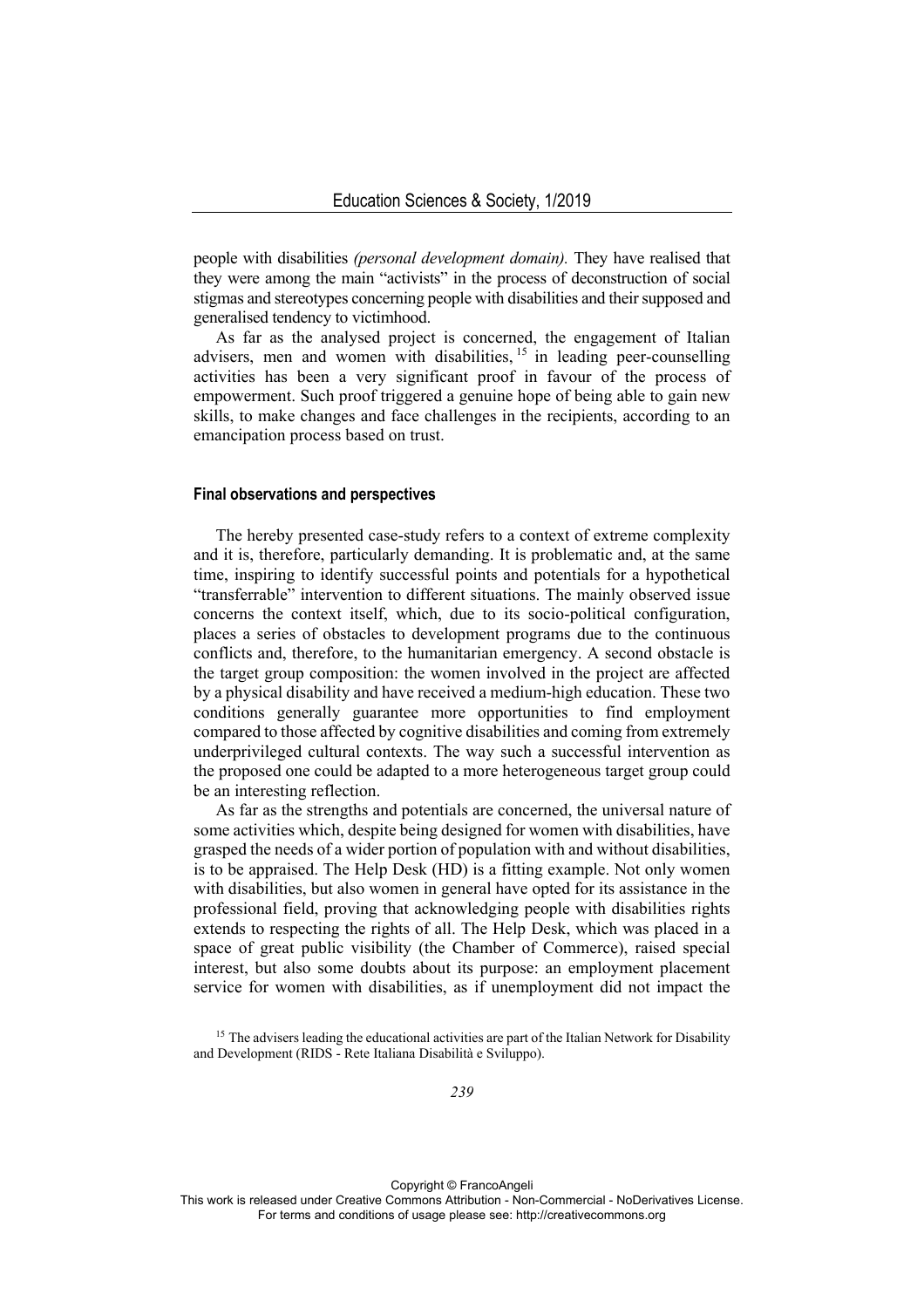population as a whole. Not wishing to deny the latter, the Help Desk takes on one of the main project's challenges: raising awareness on the need of the existing opportunities to comply with *skills* parameters according to employment offer trends, though taking underprivileged groups into consideration.

Starting from the case herein analysed, the *skills perspective* is extremely suitable to combat a welfare culture which should support self-determination of people with disabilities, but, as a matter of fact, contributes to make them passive and not owners of their life project. The thread of the article's theoretical and practical observations inevitably triggers a reflection on the quality of social planning process and, more extensively, welfare. What kind of approach should be adopted to develop an inclusive society? It is a question which would require a very comprehensive answer, the following lines are an attempt to advance only some insights for further reflection.

First of all, the idea of development behind an inclusive society lays its foundations on differences and not "despite" them, thus avoiding a model inspired by homogenisation and obsessed by the myth of "normality" (Focault, 1999). The achievable perspective can not rest on welfare principles but, on the contrary, should rest on solutions, jointly established by people with disabilities, protecting their dignity, defending their rights and extending the responsibility of universal rights claim to the whole population. Such perspective aims at relinquishing a social protection-based welfare and adopts the social inclusion paradigm promoting the empowerment of people with disabilities (Griffo, 2018). This kind of direction implies an intervention not only in the field of social and health care but also of employment, education, environment through an *intersectional approach* paragraph 2.1 able to include numerous individual and social variables related to disability, as well as gender. The planning and social intervention perspective herein advanced is of a participatory and inter-sectoral nature and is able to recognise the various roles played by stakeholders in building people with disabilities life projects, especially women's. As already mentioned, family is certainly a pivotal stakeholder, which should be supported and empowered for it not to risk being excessively protective, if not oppressive, particularly towards women.

Lastly, the independence perspective of women with disabilities cannot be conceived without a journey of social and professional inclusion. Such journey requires a strong awareness of equal opportunities rights in the professional field, which, on one hand, implies the empowerment process of women themselves and, on the other hand, the ability of enterprises, public and private services to question social stereotypical representations and to open the world of employment to innovative and inclusive experiences. A conciousness and capacity building journey, involving Public Education, can enable such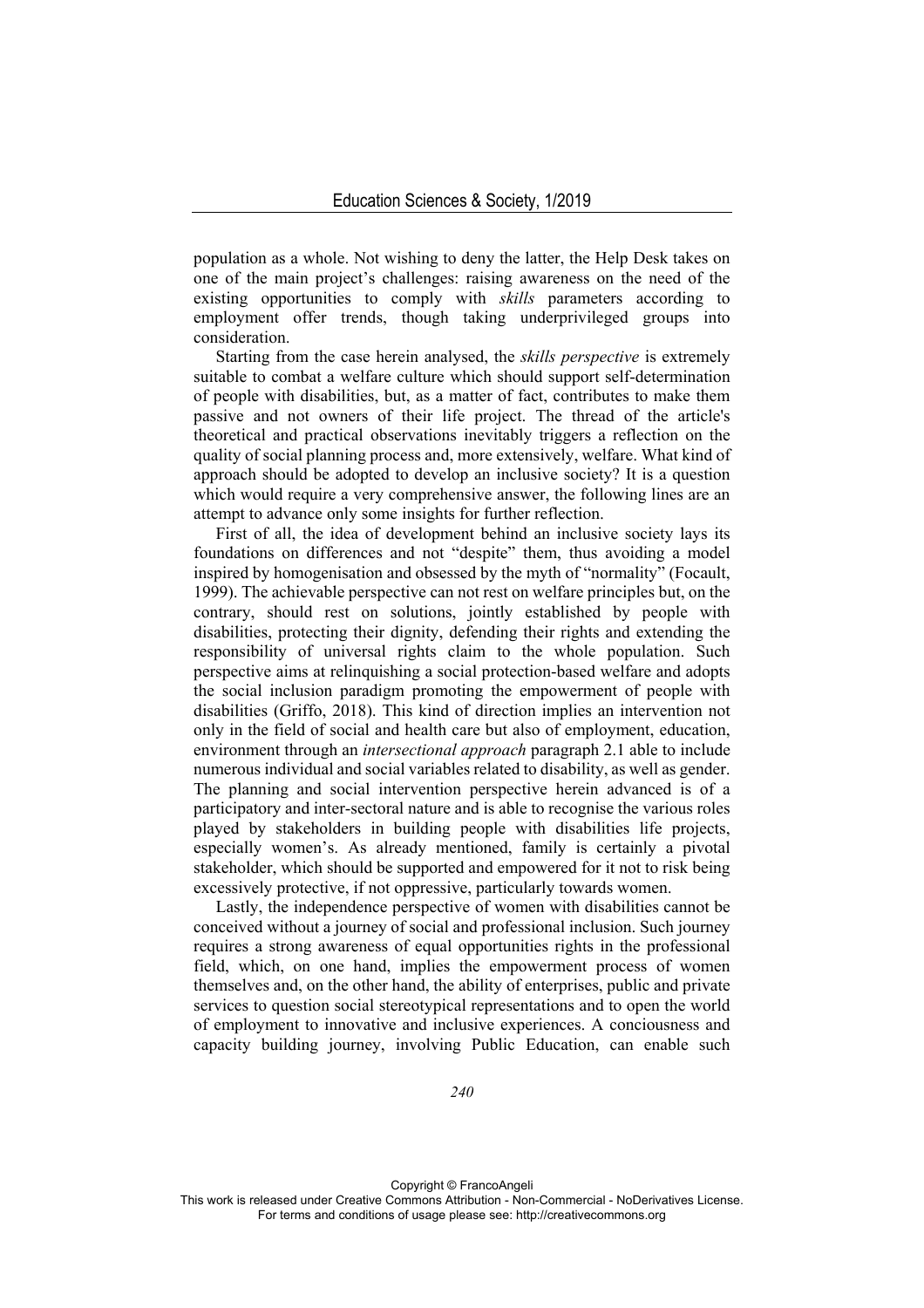awareness leading to professional experiences including women with disabilities, who have so far been underprivileged compared to men. The internship experience of the case-study is another fitting example, as it managed to trigger changes of social representations and relationships in professional or family contexts, being an important step towards women with disabilities empowerment through processes of social and professional inclusion.

### **References**

- Adams R., Reiss B., Serlin D. (2015). *Keywords for Disabilities Studies*. New York: New York University Press.
- AICS, MAECI (2018). *Linee guida per la disabilità e l'inclusione sociale negli interventi di cooperazione internazionale*. Roma.
- Barbuto R. (2006). Genere e disabilità da una prospettiva etica. In Galati M. & Barbuto R., *Donne, disabilità e salute. Questioni etiche, strategie e strumenti di tutela nelle politiche per la salute e le pari opportunità*. Lamezia Terme: Comunità Edizioni, pp.17-34.
- Barbuto R. (2018). L'empowerment per l'inclusione delle persone con disabilità. In Griffo G. (a cura di), *Il nuovo welfare coerente con i principi della CRPD.* Lamezia Terme: Comunità Edizioni, pp.45-74.
- Bernardini M.G. (2018). Corpi Muti. Per una critica alla prevalente irrappresentabilità del soggetto-donna disabile nel pensiero femminista*.* In D'Errico L. & Straniero A. M., *Il visibile e l'invisibile. Studi sull'esponibilità dei corpi femminili*. Roma: Aracne Editrice, pp. 11-26.
- Biggeri M., Ferrarini A. & Mauro V. (2018). *Analisi del benessere e della povertà multidimensionale nello sviluppo umano sostenibile*. Pisa: Pacini Editore.
- Blanck P., & Martinis J. G., (2015). The right to make choices: The National Resource Center for supported decision-making. In *Inclusion*, 3, pp. 24-33.
- Braddock D. & Parish S. (2001). An Institutional History of Disability. In Albrecht G. L., K., Seelman K.D. & Bury M., *Handbook od Disability Studies*. Sage Publications, pp.11-68.
- Canevaro A., Goussot A. (2000). *La difficile storia degli handicappati in Italia*. Roma: Carocci.
- Cottini L. (2016). *L'autodeterminazione nelle persone con disabilità. Percorsi educativi per svilupparla*. Trento: Erickson.
- Crespi I. (2006). *Sesso, genere, identità: il contributo dei gender studies*. Milano: FrancoAngeli.
- Davaki K., Marzo C., Narminio E & Arvanitidou N. (2013). *Discrimination generated by the Intersection of Gender and Disability*. Brussels: European Parliament.

De Laurentis T. (1986). *Feminist studies/Critical studies*. Indiana: Indiana University Press.

Copyright © FrancoAngeli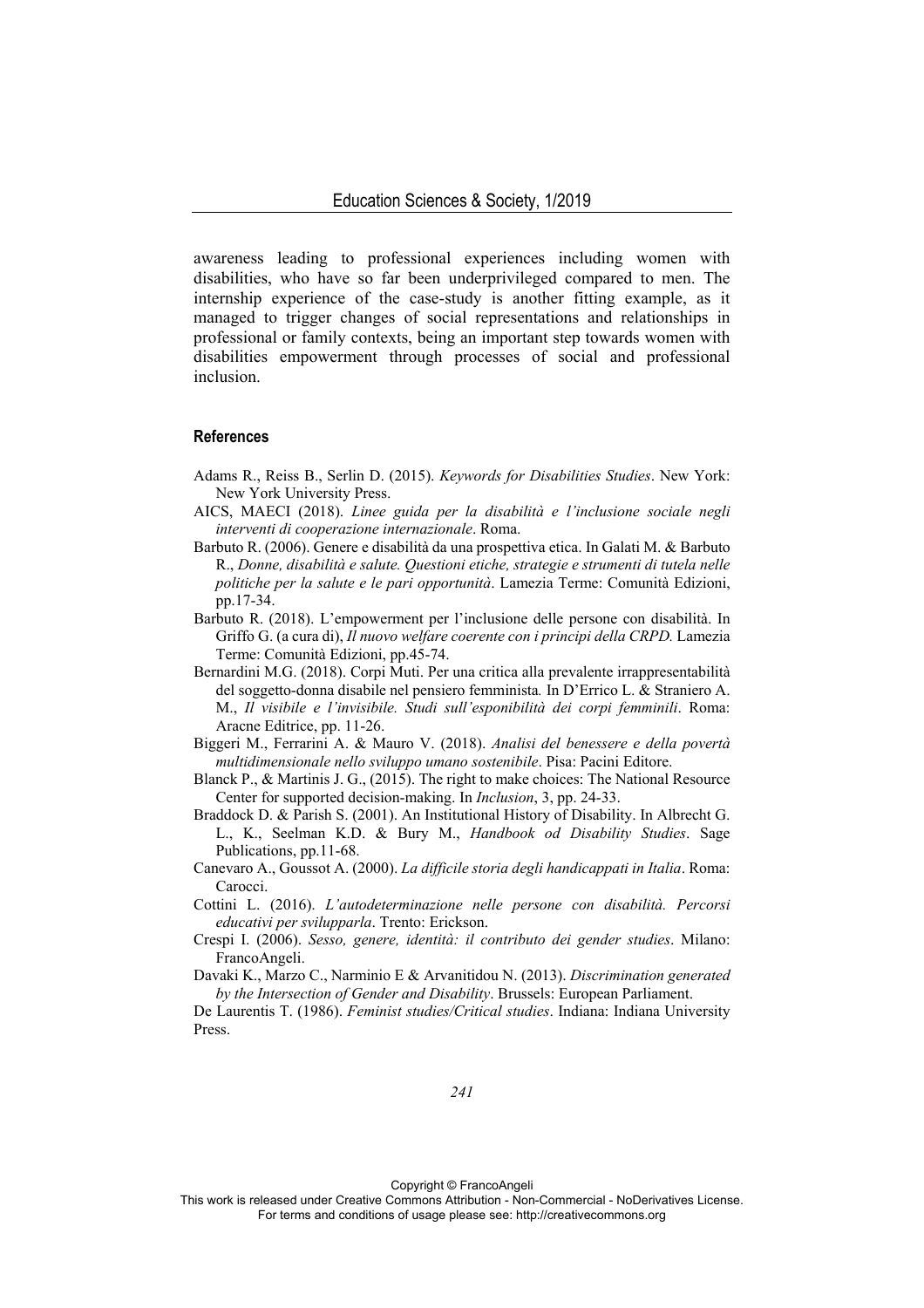- Del Bianco N. (2018). L'autodeterminazione nelle persone con disabilità intellettive: principi e procedure di valutazione. In Giaconi C. & Del Bianco N., *Inclusione 3.0*. Milano: FrancoAngeli, pp.113-137.
- EIGE (2016). *Poverty, gender and intersecting inequalities in the EU, Report*. Luxembourg: Publications Office of the European Union.
- Foucault M. (1999). *Gli anormali. Corso al Collège de France (1974-1975)*. Milano: Feltrinelli (Terza ed., 2017).
- Galati M., Barbuto R., Coppedè N., Meduri M., Napolitano E. (2003). *Una possibile autonomia: itinerari di donne con disabilità tra empowerment e advocacy*. Catanzaro: Rubbettino Editore.
- Garland-Thomson R. (2002). Integrating Disability, Trasforming Feminist Theory. *NWSA Journal*, 14: 1-32.
- Garland-Thomson R. (2005). Feminist Disability Studies. *Signs Journal*, 30(2): 1557- 1587. Doi: 10.1086/423352.
- Garland-Thomson R. (2011). Misfits: A Feminist Materialist Disability Concepts. *Hypatia Journal*, 26(3): 591-609. Doi: 10.1111/j.1527-2001.2011.01206.x.
- Giaconi C. (2015). *Qualità della vita e adulti con disabilità. Percorsi di ricerca e prospettive inclusive*. Milano: FrancoAngeli.
- Griffo G. (ed.) (2018). *Il nuovo welfare coerente con i principi della CRPD. L'empowerment e l'inclusione delle persone con disabilità*. Lamezia Terme: Comunità Edizioni.
- Hall K.Q. (ed.) (2014). *Feminist Disabilities Studies*. Indiana: Indiana University Press.
- Jones J. L., Shogren K. A., Grandfield E. M., Vierling K. L., Gallus K. L., Shaw L. A., (2018). Examining Predictors of Self-Determination in Adults with 50 Intellectual and Developmental Disabilities. *Journal of Developmental and Physical Disabilities*, 30(5): 601-614.
- Lancioni S. (2017). Prefazione all'edizione italiana. In European Disability Forum (2011), *Secondo Manifesto sui Diritti delle Donne e delle Ragazze con Disabilità nell'Unione Europea*. Pisa: Informare un'h.
- Lykke N. (2010). *Feminist studies. A Guide to Intersectional Theory, Methodology and writing*. New York: Routledge.
- Malaguti E. (2011). Donne e uomini con disabilità. Studi di genere, disability studies e nuovi intrecci. *Ricerche di Pedagogia e Didattica*, 6(1). DOI: 10.6092/issn.1970- 2221/2238.
- Medeghini R., D'Alessio S., Marra A., Vadalà G., Valtellina E. (2013). *Disability Studies. Emancipazione, inclusione scolastica e sociale, cittadinanza.* Trento: Erickson.
- Morris J. (1989). *Pride against Prejudice. A Personal Politics of Disability*. London: The Women's press.
- Müller C. & Tranchant J-P. (2017). *Tackling violence against women and girls in Gaza*. Disponibile in: http://pubs.iied.org/pdfs/10839IIED.pdf.
- Mura A. & Tatulli I. (2017). Emancipazione e voci femminili. Il progetto di vita tra difficoltà e opportunità. *Italian Journal of special Education and Inclusion*, 5(1). https://ojs.pensamultimedia.it/index.php/sipes/article/view/2328.

Copyright © FrancoAngeli

This work is released under Creative Commons Attribution - Non-Commercial - NoDerivatives License. For terms and conditions of usage please see: http://creativecommons.org